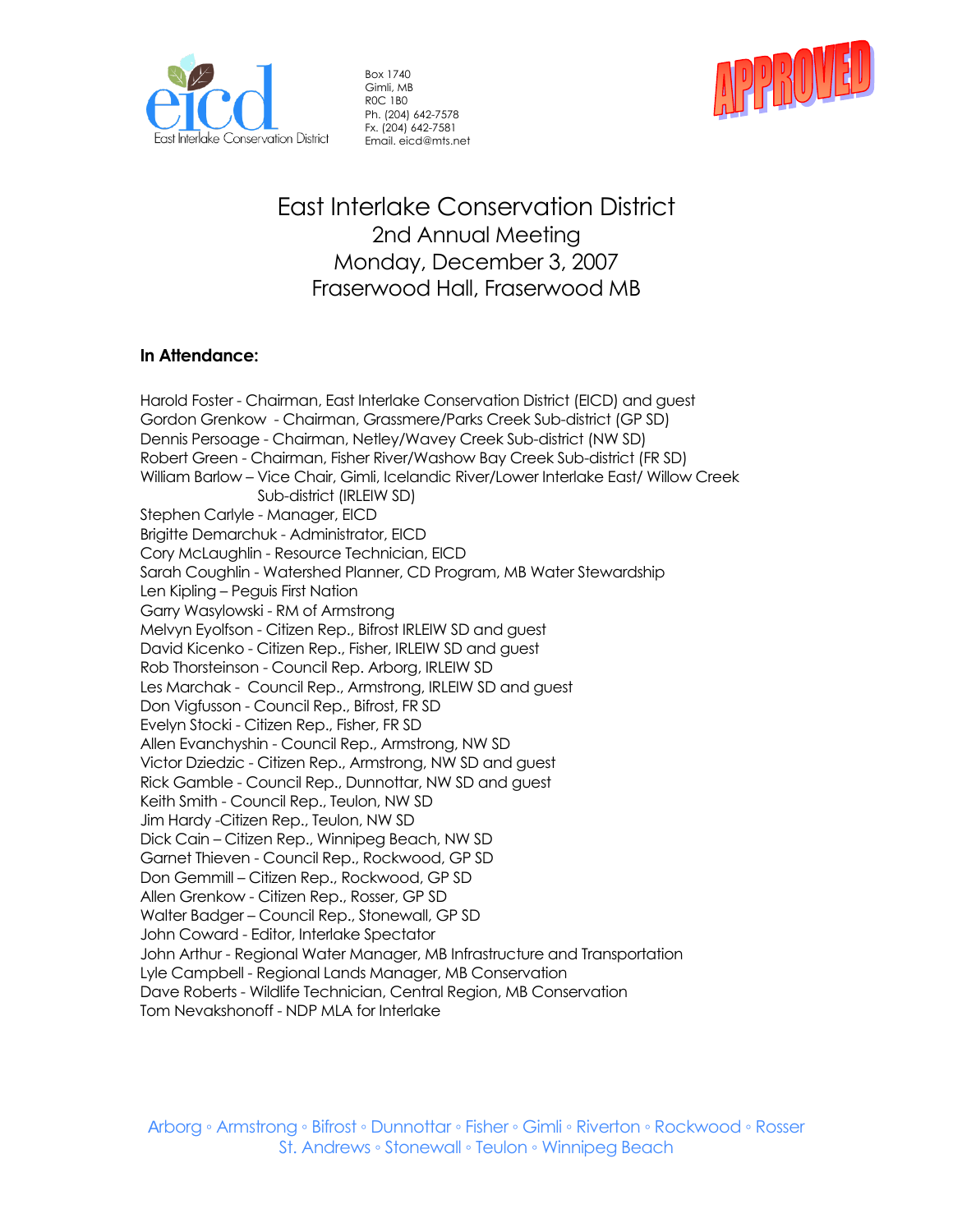### **2.1 Call to Order**

Harold Foster called meeting to order at 5:15 pm.

### **2.2 Approval of Agenda**

**MOTION:** Be it resolved that the agenda be approved as presented. **Resolution 200-2.2-07 Rick Gamble – Keith Smith** 

**CARRIED**

# **2.3 Approval of the December 11th, 2006, 1st EICD AGM minutes MOTION:** Be it resolved that the agenda be approved as presented. **Resolution 201-2.3-07 G. Grenkow – R. Green**

**CARRIED** 

- **2.4 Chairman's and Manager's Reports**
- **2.5 Supper**
- **2.6 Guest Speakers**:

Len Kipling, Environmental Officer, Peguis First Nation

#### **2.7 Elections of Sub-district Chairs, Vice chairs, EICD Board Chair and Vice chair**

#### **2.7.1 -Grassmere and Parks Creek SD**

*PRESENT: Gordon Grenkow, Allen Grenkow, Garnet Thievin, Walter Badger, Don Gemmill (5 out of 6 present)*

- G. Grenkow calls meeting to order at 7:00 pm
- G. Grenkow turns floor over to S. Coughlin
- S. Coughlin opens floor to nominations

G. Thievin Nominates Gordon Grenkow as Chairperson

A. Grenkow seconds it

Second call for Nomination

Third and Final call for Nomination

A. Grenkow moves that Nomination Cease

#### **Resolution 202-2.7.1-07 CARRIED**

A. Grenkow Nominates Garnet Thievin as Vice Chairperson W. Badger seconds it Second call for Nomination Third and Final call for Nomination W. Badger moves that Nomination Cease **Resolution 203-2.7.1-07 CARRIED**

S. Coughlin turns floor back over to G. Grenkow G. Grenkow adjourns the meeting at 7:04 pm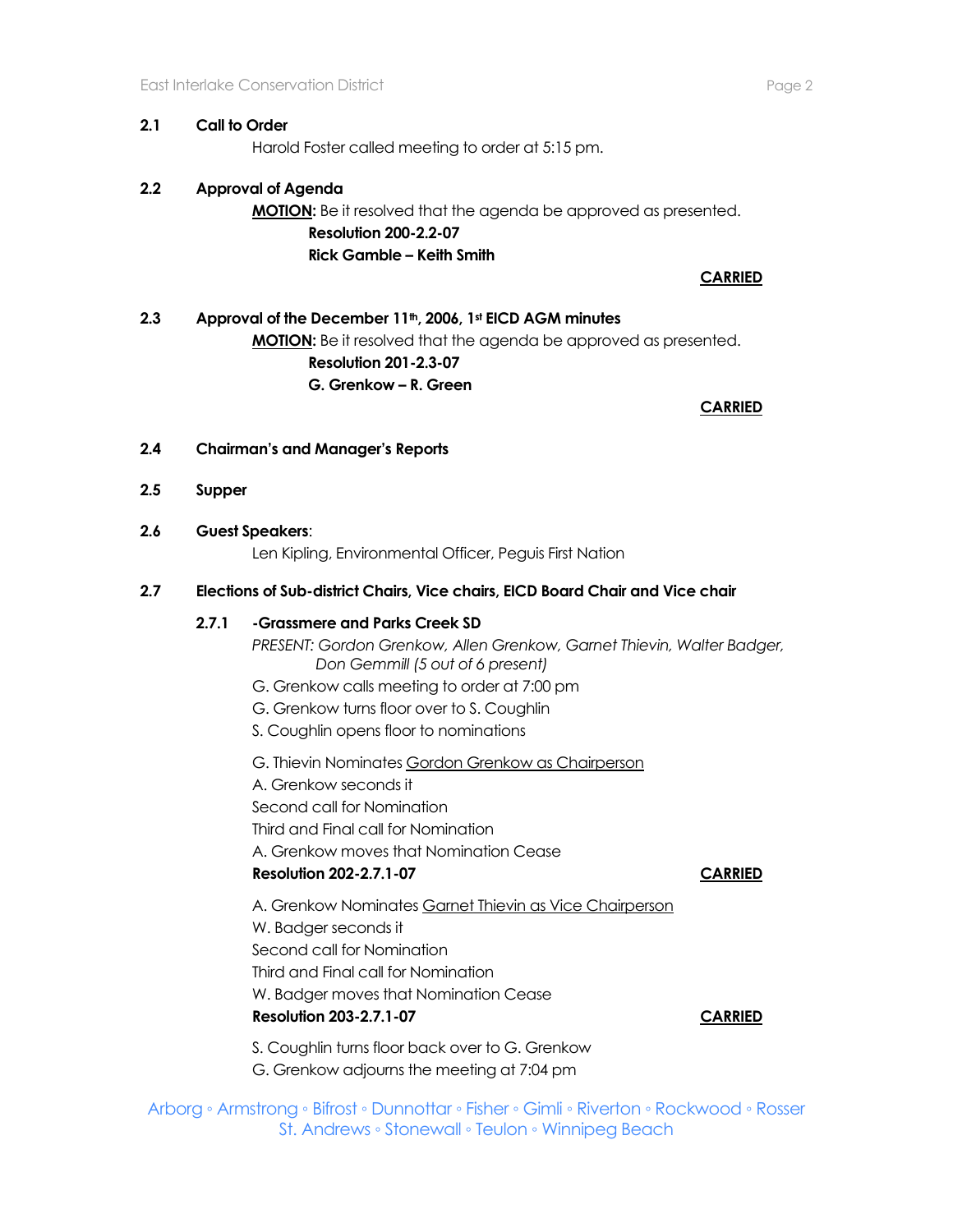### **2.7.2 - Netley and Wavey Creek SD**

*PRESENT: Dennis Persoage, Rick Gamble, Dick Cain, Keith Smith, Victor Dziedzic, Jim Hardy, Allen Evanchyshin (7 out of 10 present)*

- D. Persoage called meeting to order at 7:06 pm
- D. Persoage turns floor over to S. Coughlin
- S. Coughlin opens floor to nominations

R. Gamble Nominates Dennis Persoage as Chairperson

D. Cain seconds it

Second call for Nomination

Third and Final call for Nomination

D. Cain moves that Nomination Cease

### **Resolution 204-2.7.2-07 CARRIED**

D. Persoage Nominates Rick Gamble as Vice Chairperson K. Smith seconds it Second call for Nominations Third and Final call for Nomination K. Smith moves that Nomination Cease **Resolution 205-2.7.2-07 CARRIED**

S. Coughlin turns floor back over to D. Persoage

D. Persoage adjourns the meeting at 7:10 pm

### **2.7.3 - Icelandic River and Lower East Interlake/Willow Creek SD**

*PRESENT: Harold Foster, Les Marchak, William Barlow, David Kicenko, Melvyn Eyolfson, Robert Thorsteinson, (6 out of 10 present)*

- H. Foster calls meeting to order at 7:13 pm
- H. Foster turns floor over to S. Coughlin
- S. Coughlin opens floor to Nominations

L. Marchak Nominates Harold Foster as Chairperson

W. Barlow seconds it

Second call for Nominations

Third and Final call for Nomination

W. Barlow moves that Nomination Cease

#### **Resolution 206-2.7.3-07 CARRIED**

H. Foster Nominates Bill Barlow as Vice Chairperson L. Marchak seconds it Second call for Nomination Third and Final call for Nomination L. Marchak moves that Nomination Cease

**Resolution 207-2.7.3-07 CARRIED**

S. Coughlin turns floor back over to H. Foster

H. Foster adjourns the meeting at 7:15 pm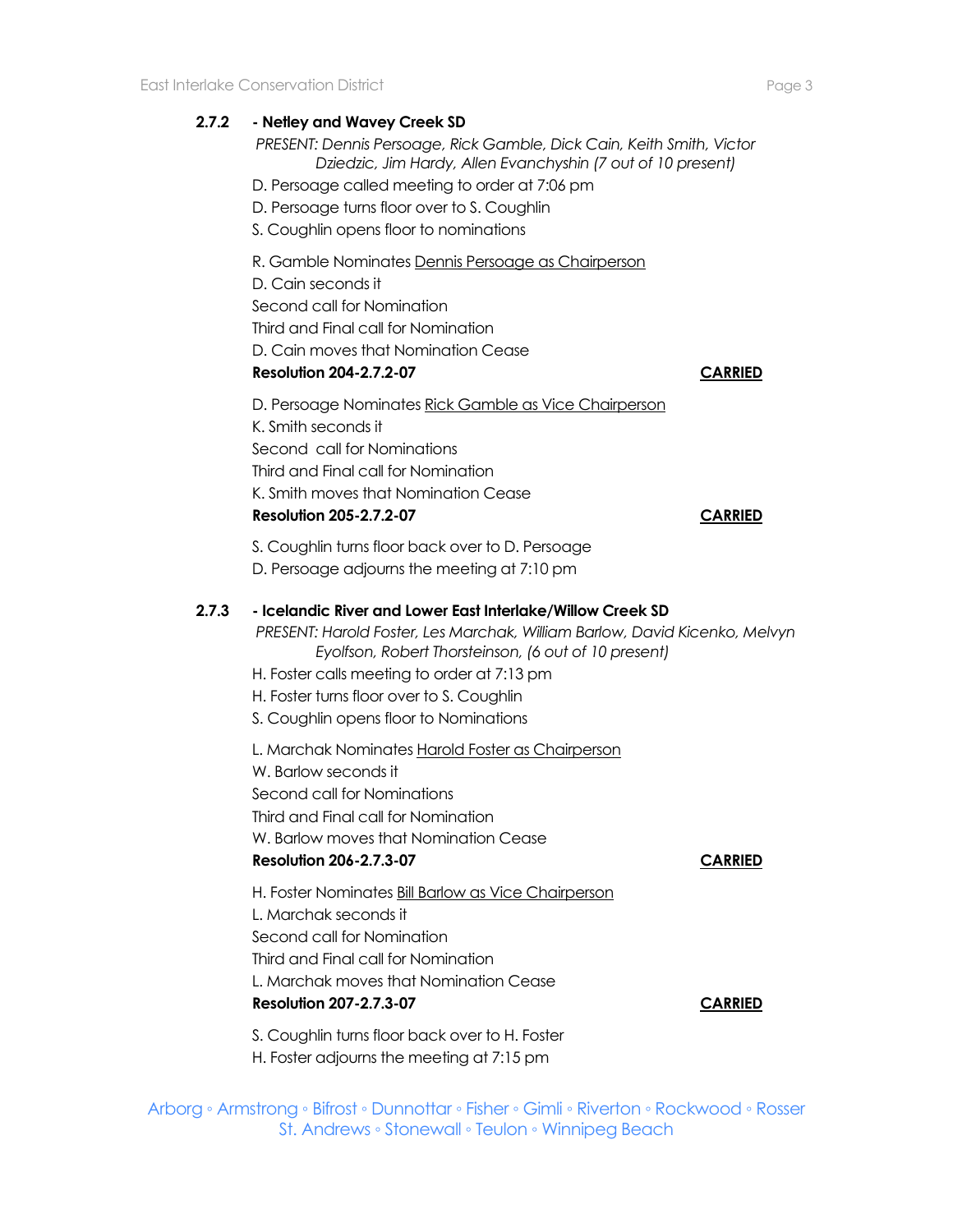*PRESENT: Robert Green, Donald Vigfusson, Evelyn Stocki (3 out of 4 present)*

- R. Green calls meeting to order at 7:16 pm
- R. Green turns floor over to S. Coughlin
- S. Coughlin opens floor to nominations

E. Stocki Nominates Robert Green as Chairperson

D. Vigfusson seconds it Second call for Nomination Third and Final call for Nomination D. Vigfusson moves that Nomination Cease

**Resolution 208-2.7.4-07 CARRIED**

E. Stocki Nominates Donald Vigfusson as Vice Chairperson R. Green seconds it Second call for Nomination Third and Final call for Namination R. Green moves that Nomination Cease

#### **Resolution 209-2.7.4-07 CARRIED**

S. Coughlin turns floor back over to R. Green

R. Green adjourns the meeting at 7:18 pm

# **2.7.5 -Election of EICD Chair**

*PRESENT: Harold Foster, Gordon Grenkow, Robert Green, Dennis Persoage, William Barlow (5 out of 6 present)*

- H. Foster calls meeting to order at 7:20 pm
- H. Foster turns floor over to S. Coughlin

S. Coughlin opens floor to Nominations

R. Green Nominates Harold Foster as Chairperson

D. Persoage seconds it

Second call for Nomination

Third and Final call for Nomination

D. Persoage moves that Nomination Cease

# **Resolution 210-2.7.5-07 CARRIED**

**2.7.6 -Election of Vice chair** 

*PRESENT: Harold Foster, Gordon Grenkow, Robert Green, Dennis Persoage, William Barlow (5 out of 6 present)*

D. Persoage Nominates G. Grenkow as the Vice Chairperson

W. Barlow seconds it

Second call for Nomination

Third and Final call for Nomination

W. Barlow moves that Nomination Cease

#### **Resolution 211-2.7.6-07 CARRIED**